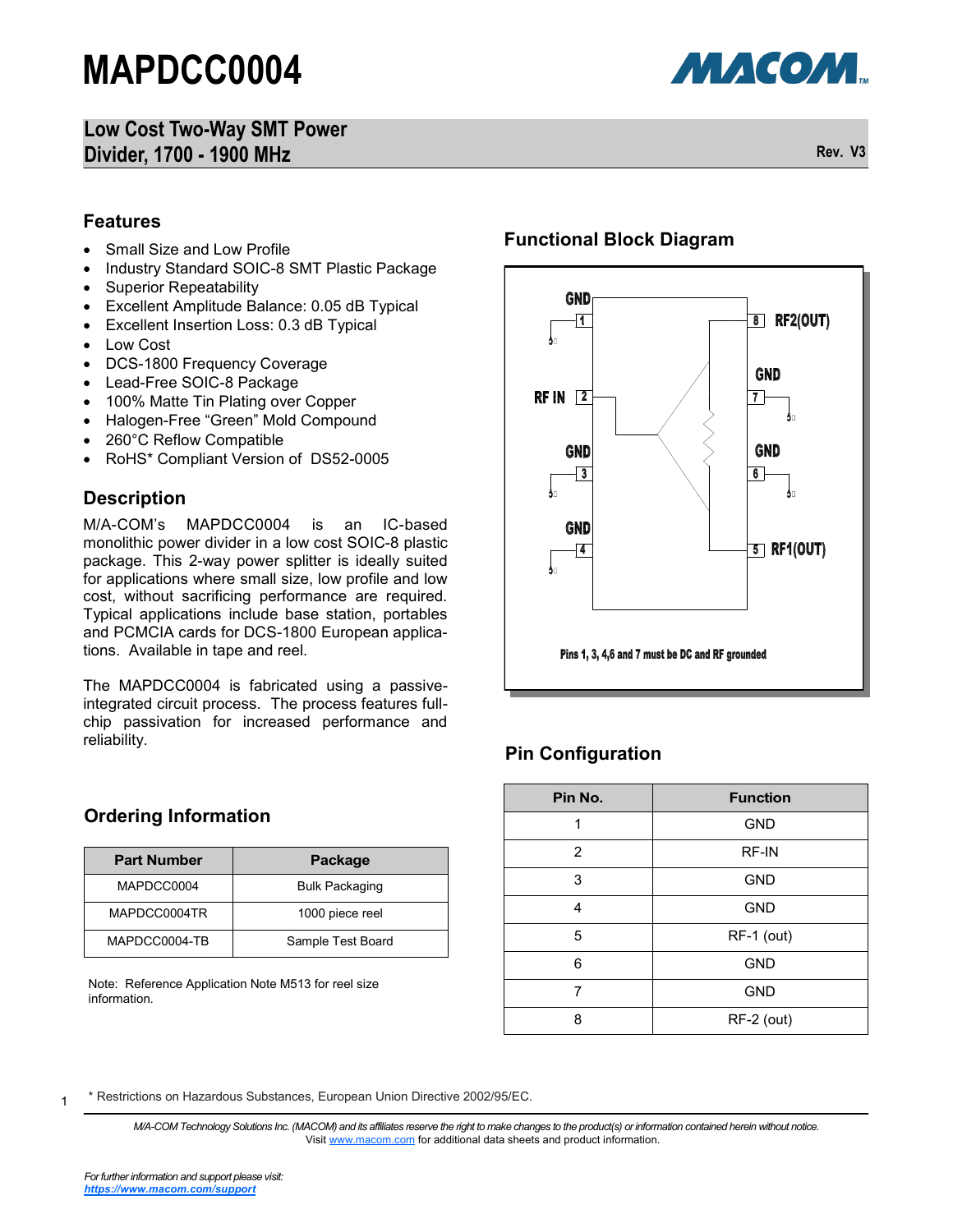

**Low Cost Two-Way SMT Power Divider, 1700 - 1900 MHz Rev. V3** 

### **Electrical Specifications<sup>1</sup> : T<sup>A</sup> = 25°C**

| <b>Parameter</b>  | <b>Test Conditions</b> | <b>Frequency</b> | <b>Units</b> | <b>Min</b> | <b>Typ</b> | <b>Max</b> |
|-------------------|------------------------|------------------|--------------|------------|------------|------------|
| Insertion Loss    | Above 3.0 dB           | 1700 - 1900      | dB           |            | 0.3        | 0.5        |
| Isolation         |                        | 1700 - 1900      | dB           | 15         | 20         |            |
| <b>VSWR</b>       |                        | 1700 - 1900      | Ratio        |            | 1.3:1      | 1.5:1      |
| Amplitude Balance |                        | 1700 - 1900      | dB           |            | 0.1        | 0.15       |
| Phase Balance     |                        | 1700 - 1900      | Deg          |            | 2          |            |

1. All specifications apply with a 50-ohm source and load impedance.

#### **Absolute Maximum Ratings 2,3**

| <b>Parameter</b>             | <b>Absolute Maximum</b>               |  |  |
|------------------------------|---------------------------------------|--|--|
| Input Power <sup>4</sup>     | 1W CW                                 |  |  |
| <b>Operating Temperature</b> | -40 $^{\circ}$ C to +85 $^{\circ}$ C  |  |  |
| Storage Temperature          | -65 $^{\circ}$ C to +150 $^{\circ}$ C |  |  |

2. Exceeding any one or combination of these limits may cause permanent damage to this device.

3. M/A-COM does not recommend sustained operation near these survivability limits.

4. With internal load dissipation of 0.125W maximum

#### **Handling Procedures**

Please observe the following precautions to avoid damage:

#### **Static Sensitivity**

GMIC Circuits are sensitive to electrostatic discharge (ESD) and can be damaged by static electricity. Proper ESD control techniques should be used when handling these devices.

#### **Recommended PCB Configuration**



<sup>2</sup>

*M/A-COM Technology Solutions Inc. (MACOM) and its affiliates reserve the right to make changes to the product(s) or information contained herein without notice.*  Visit [www.macom.com](http://www.macom.com/) for additional data sheets and product information.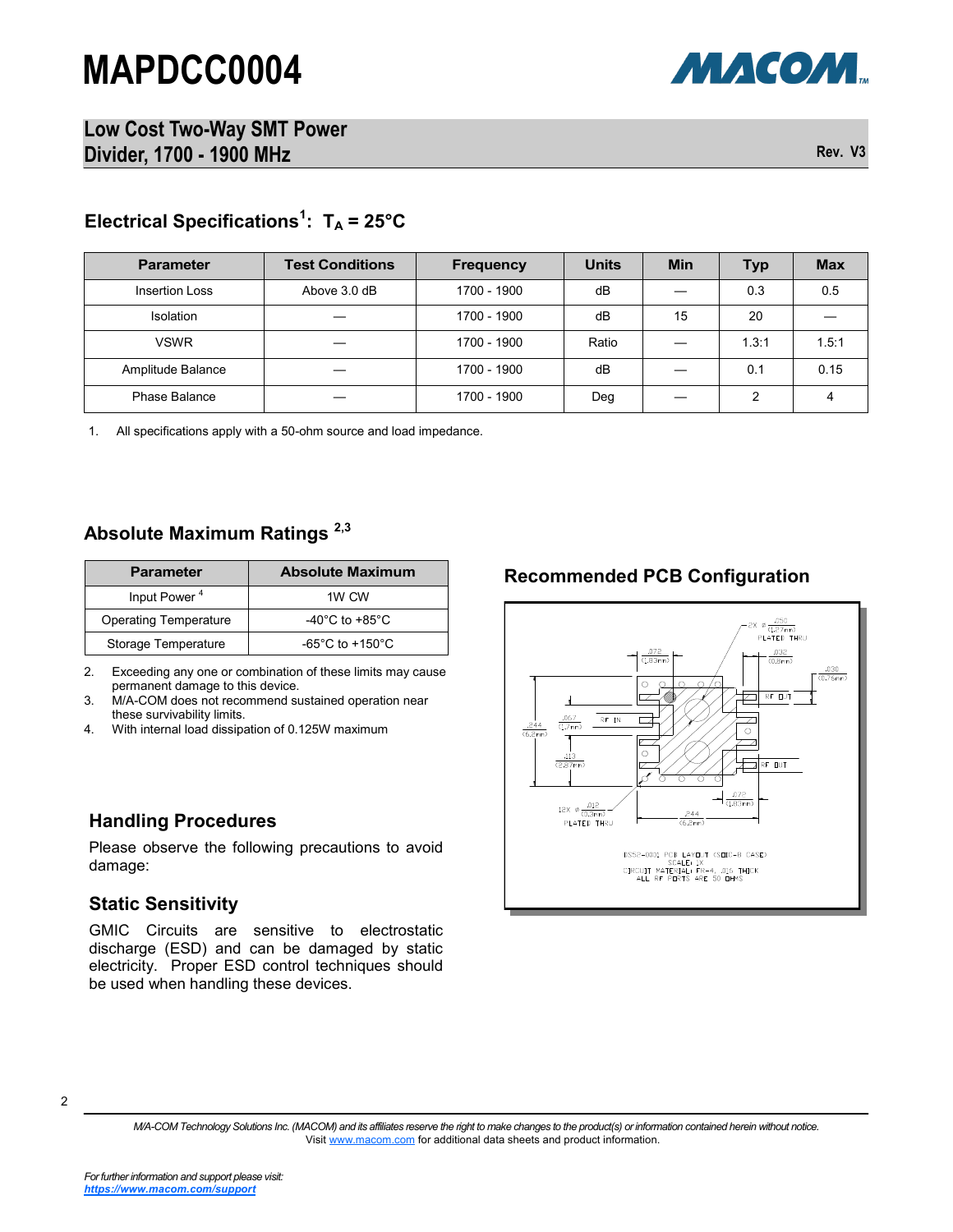МАСОМ.

**Low Cost Two-Way SMT Power Divider, 1700 - 1900 MHz Rev. V3** 

### **Typical Performance Curves**

*Insertion Loss vs. Frequency (above theoretical split loss)*



*Isolation vs. Frequency*



#### *Input VSWR vs. Frequency Output VSWR vs. Frequency*





3

*M/A-COM Technology Solutions Inc. (MACOM) and its affiliates reserve the right to make changes to the product(s) or information contained herein without notice.*  Visit [www.macom.com](http://www.macom.com/) for additional data sheets and product information.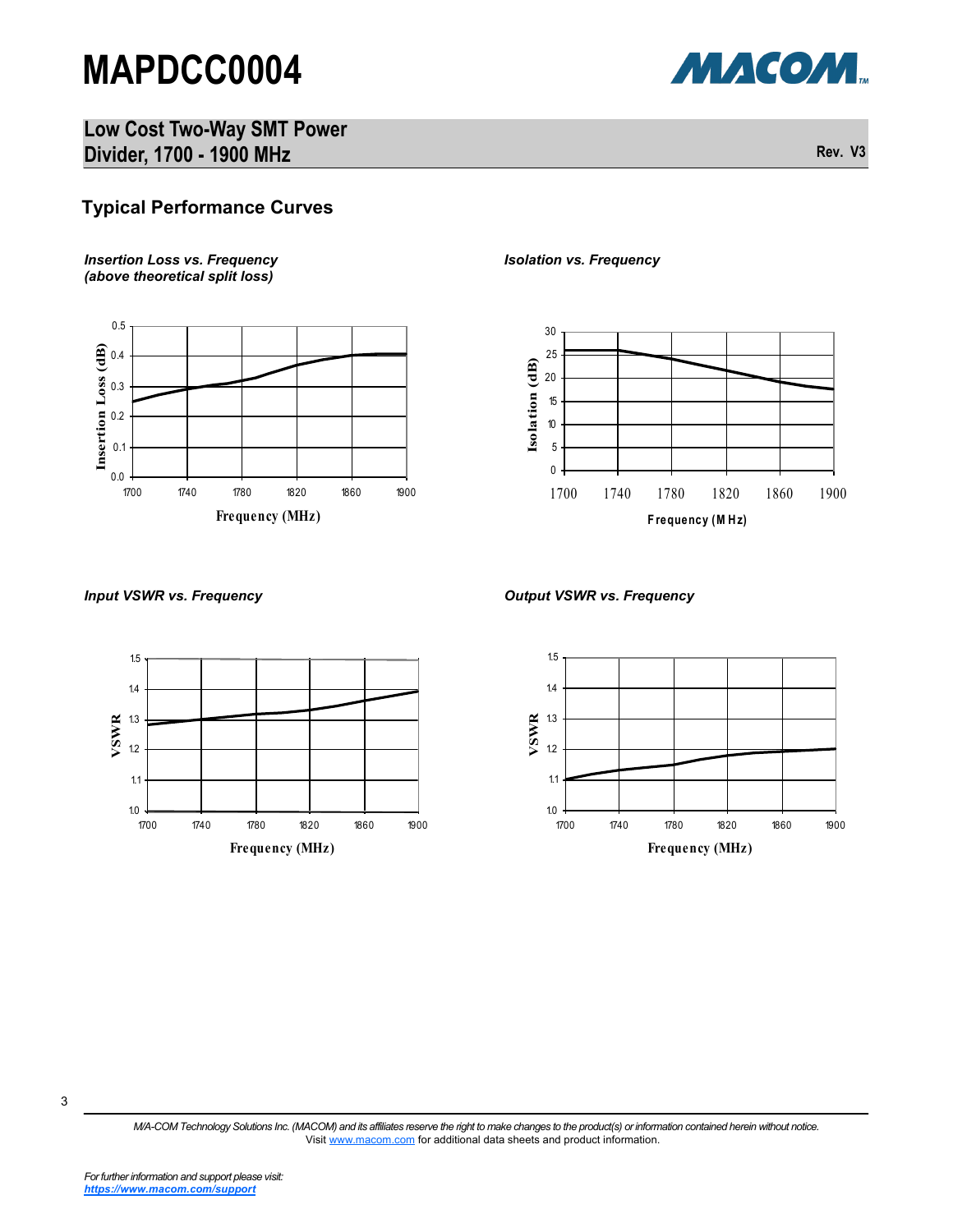



### *Lead-Free,* **SOIC-8 †**



† Reference Application Note M538 for lead-free solder reflow recommendations.

<sup>4</sup>

*M/A-COM Technology Solutions Inc. (MACOM) and its affiliates reserve the right to make changes to the product(s) or information contained herein without notice.*  Visit [www.macom.com](http://www.macom.com/) for additional data sheets and product information.